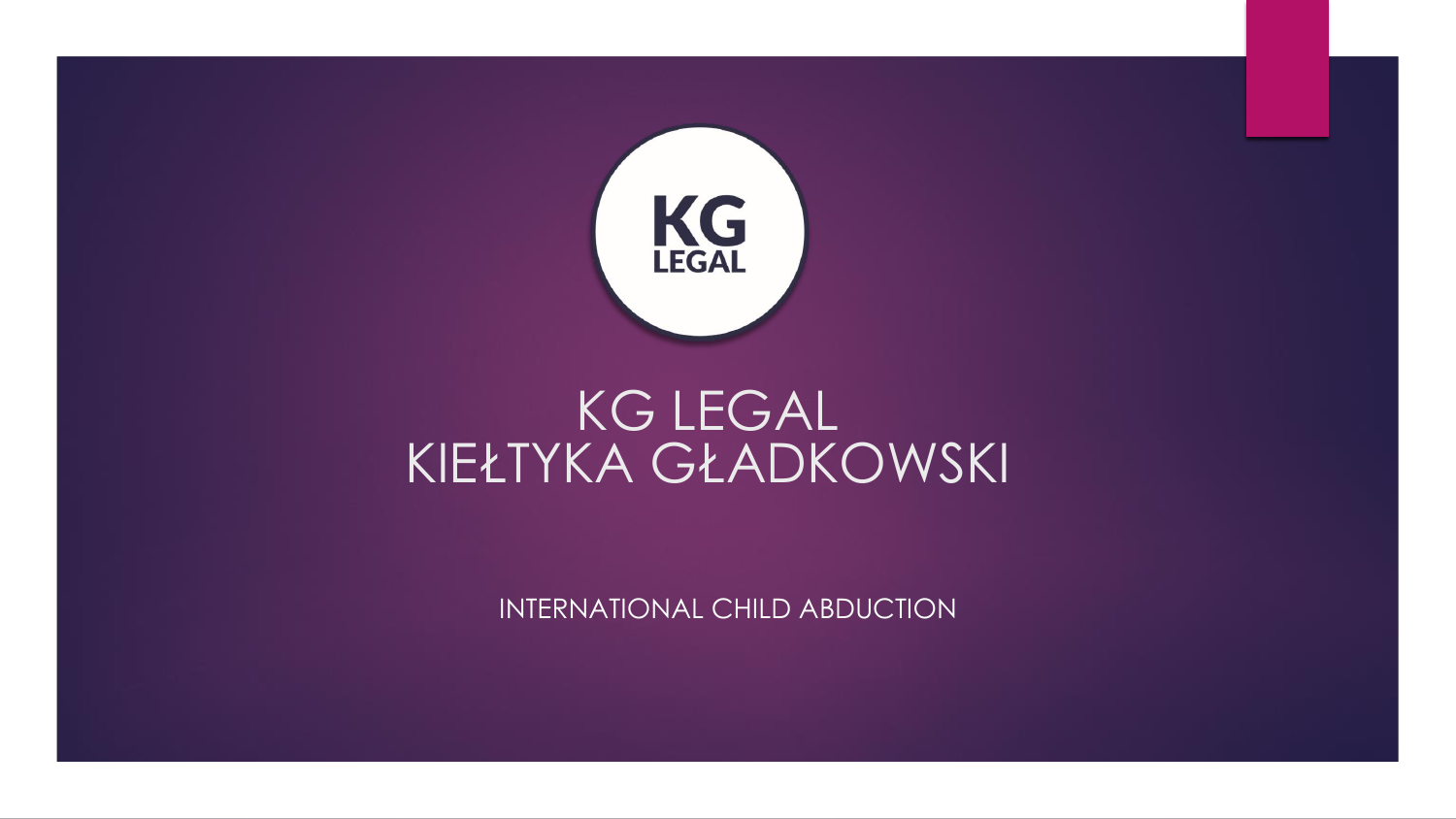# POLISH REGULATIONS

KG

### **Legislative acts related to the International Child Abduction:**

- ▶ Convention on the Civil Aspects of International Child Abduction (Journal of Laws, 1999, 1085)
- Criminal Code (Journal of Laws, 1997, 533 as amended)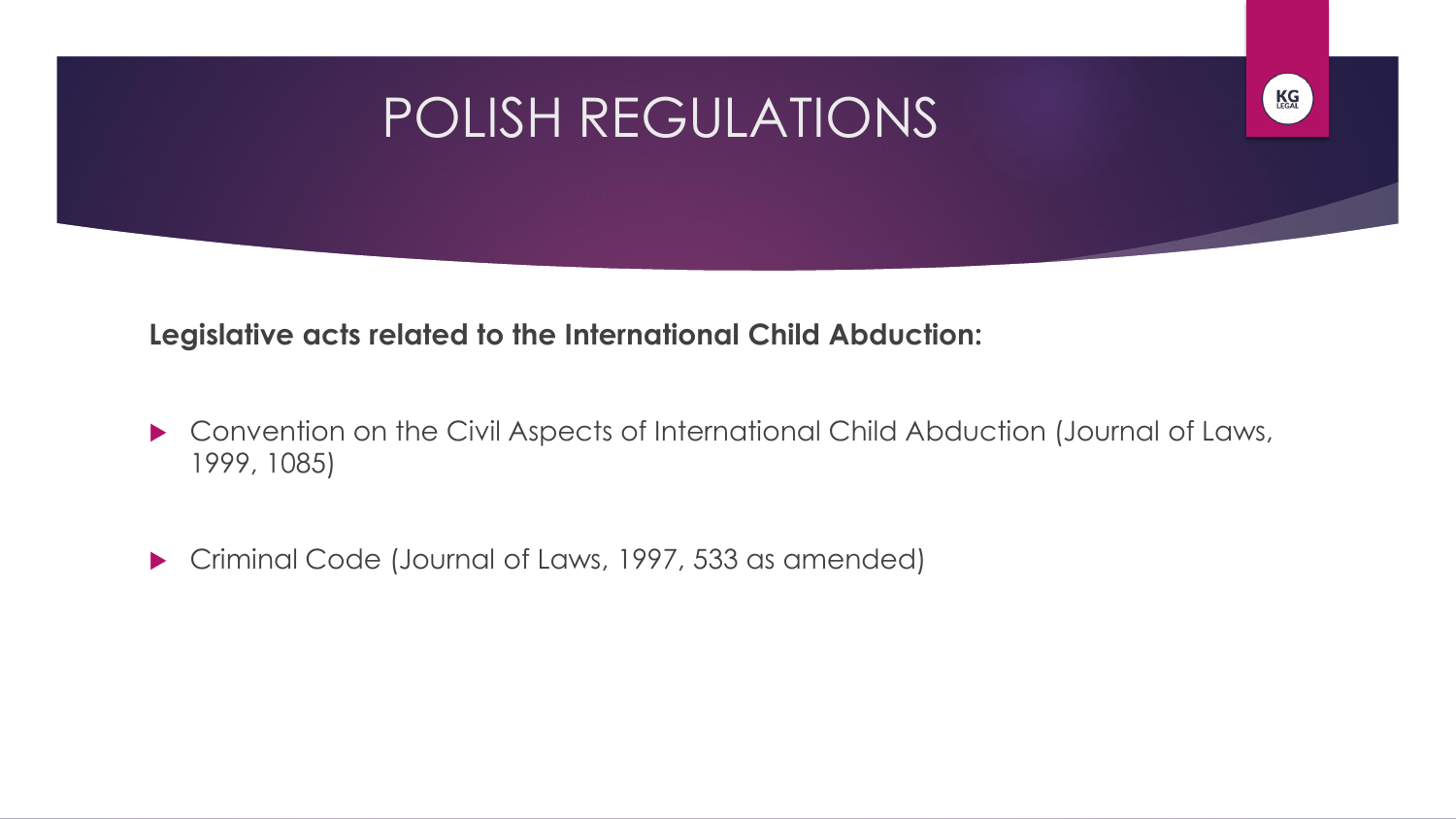# APPLICATION FOR RETURN OF THE CHILD

KG

 $\blacktriangleright$  In case of a child abduction the first step to be taken is to file an application for the return of the child, under the Convention on the Civil Aspects of International Child Abduction.

 Such an application is recognized by the competent authorities (courts or administrative bodies) of the country to which the child was abducted or detained.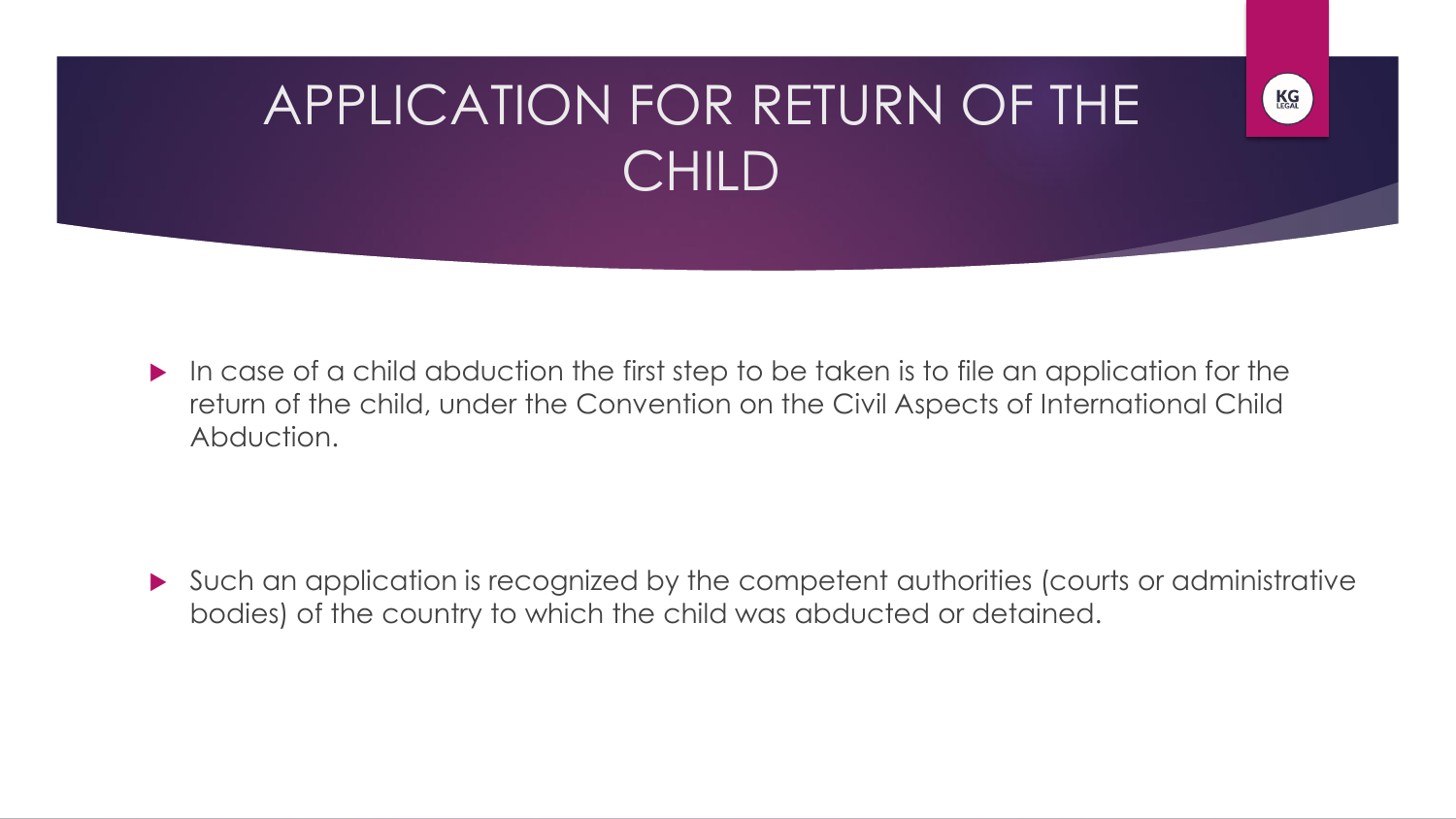# APPLICATION FOR RETURN OF THE CHILD

KG

#### **Template of the application**

• The application should be made in accordance with the specifed form, which could be found on the website of the Ministry on Justice as follows: www.bip.ms.gov.pl

#### **Documents attached**

 The application must be accompanied by all necessary documents (e.g. photograps of the child), including the power of attorney for the central authority of the country where the application is filed.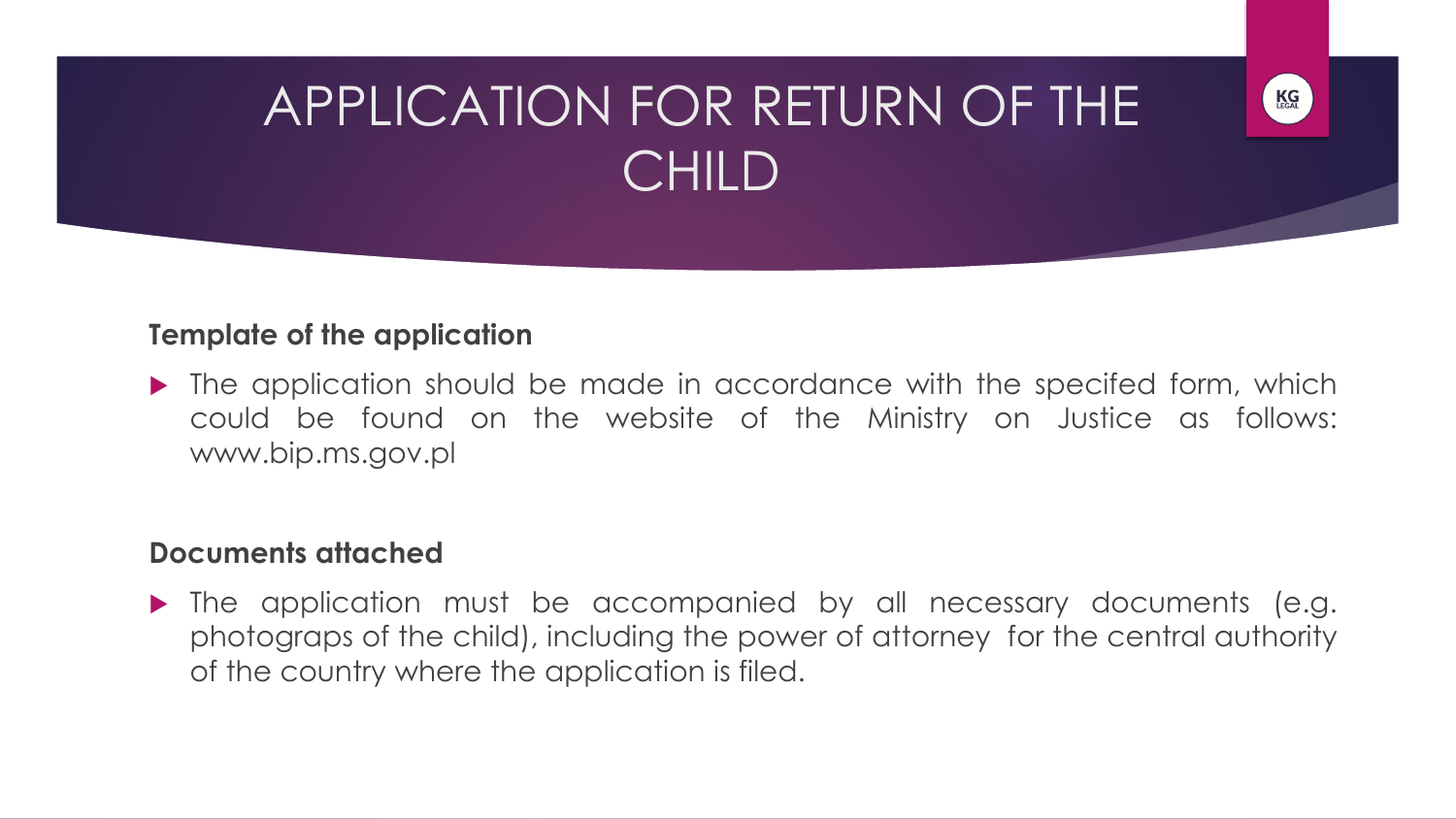### CRIMINAL CHARGES



#### **Art. 211 of the Polish Criminal Code**

In case of child abduction, there may apply art. 211 of the Polish Criminal Code. This provision states that anyone who abducts a minor under the age of 15, or a person who is helpless due to a mental or physical condition, against the will of the person appointed to take care of or supervise him or her, is liable to imprisonment for up to three years.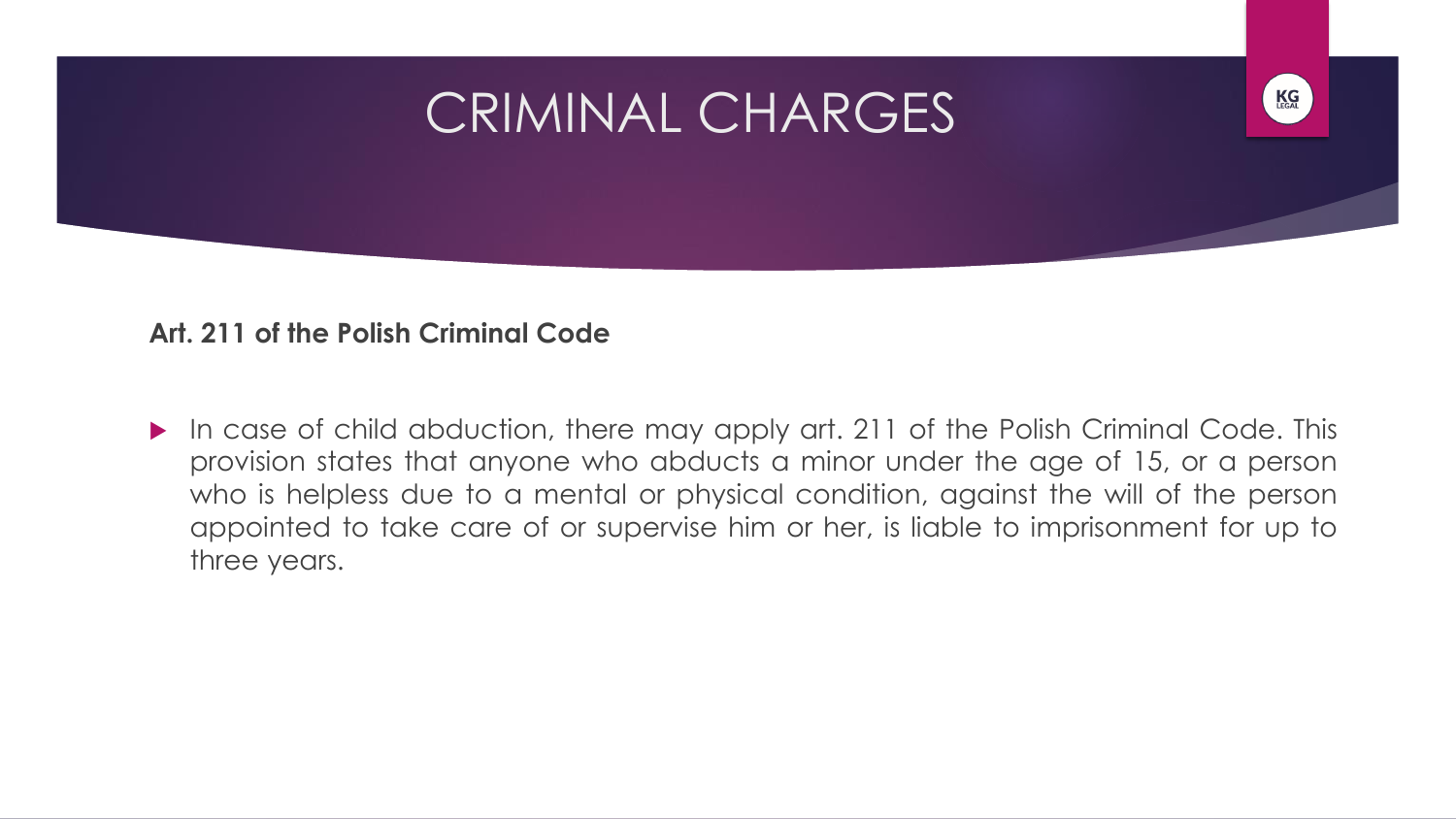# CRIMINAL CHARGES – PARENTAL ABDUCTION

KG

#### **Abduction made by a parent**

- ▶ However, art. 211 of the Polish Criminal Code will not apply if the child was abducted by a parent with full parental authority.
- $\blacktriangleright$  This is an established rule present in the Polish judicial decisions, confirmed by the Polish Supreme Court.
- If the parent's parental authority was limited, it would be possible to bring criminal charges based on art. 211 of the Polish Criminal Code.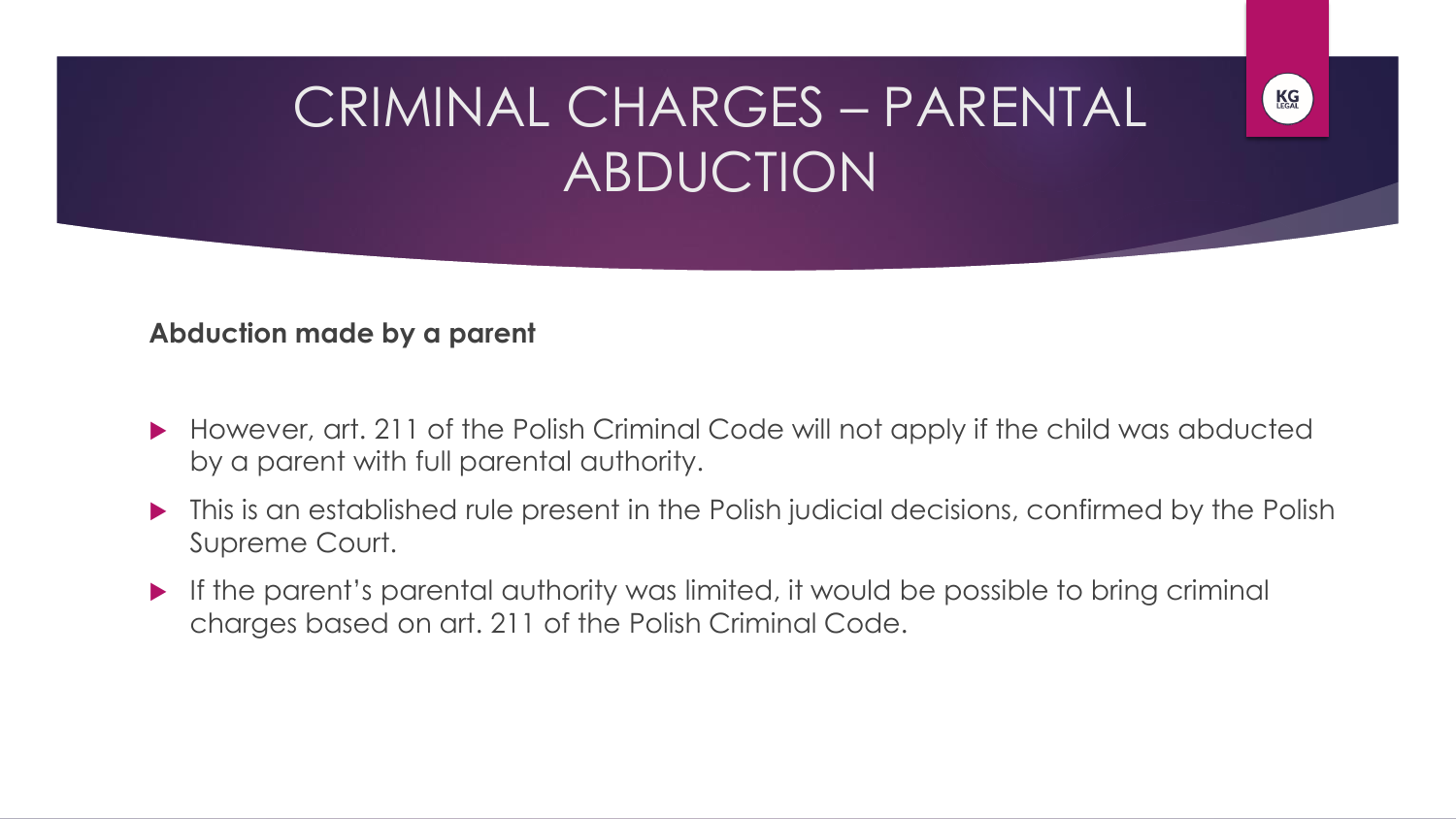### PROCEEDINGS IN THE COURT

- Application for the return of the child will be followed by non-litigious proceedings in the court.
- **There apply special procedures to child** abduction cases . They are specified in the Code of Civil Procedure – which takes into account difficulties and concerns of the case and the child's best interest.



KG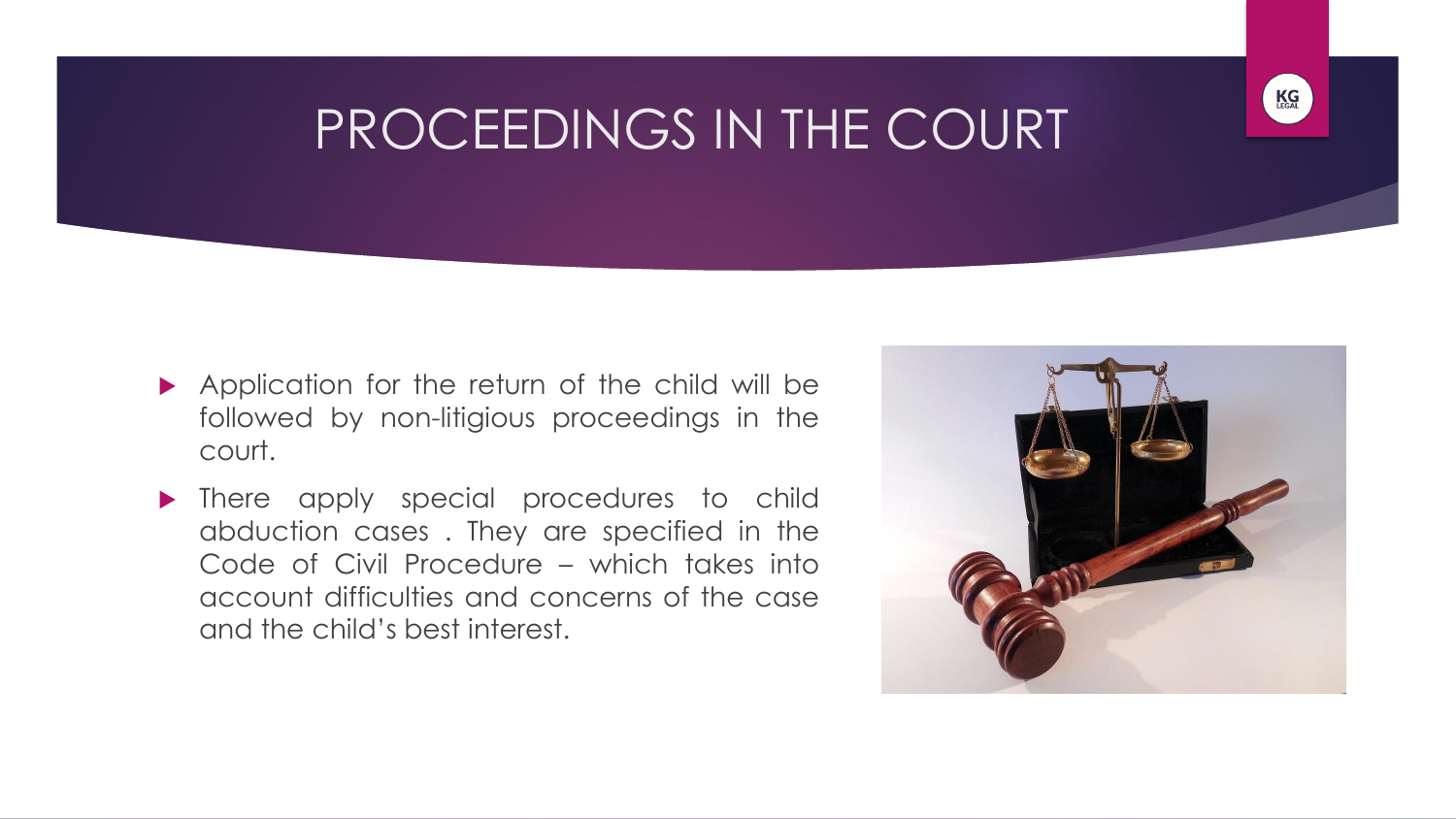# DETAILS OF THE PROCEEDINGS

KG

**The procedure is reffering to cases involving removal of a person from parental authority or custody**

- One of the most important principles is that the final decision can by only made by the court after conducting a hearing.
- **This procedure also foresees a cooperation with a probation officer and with the** Police to ensure a faster return of the abducted child.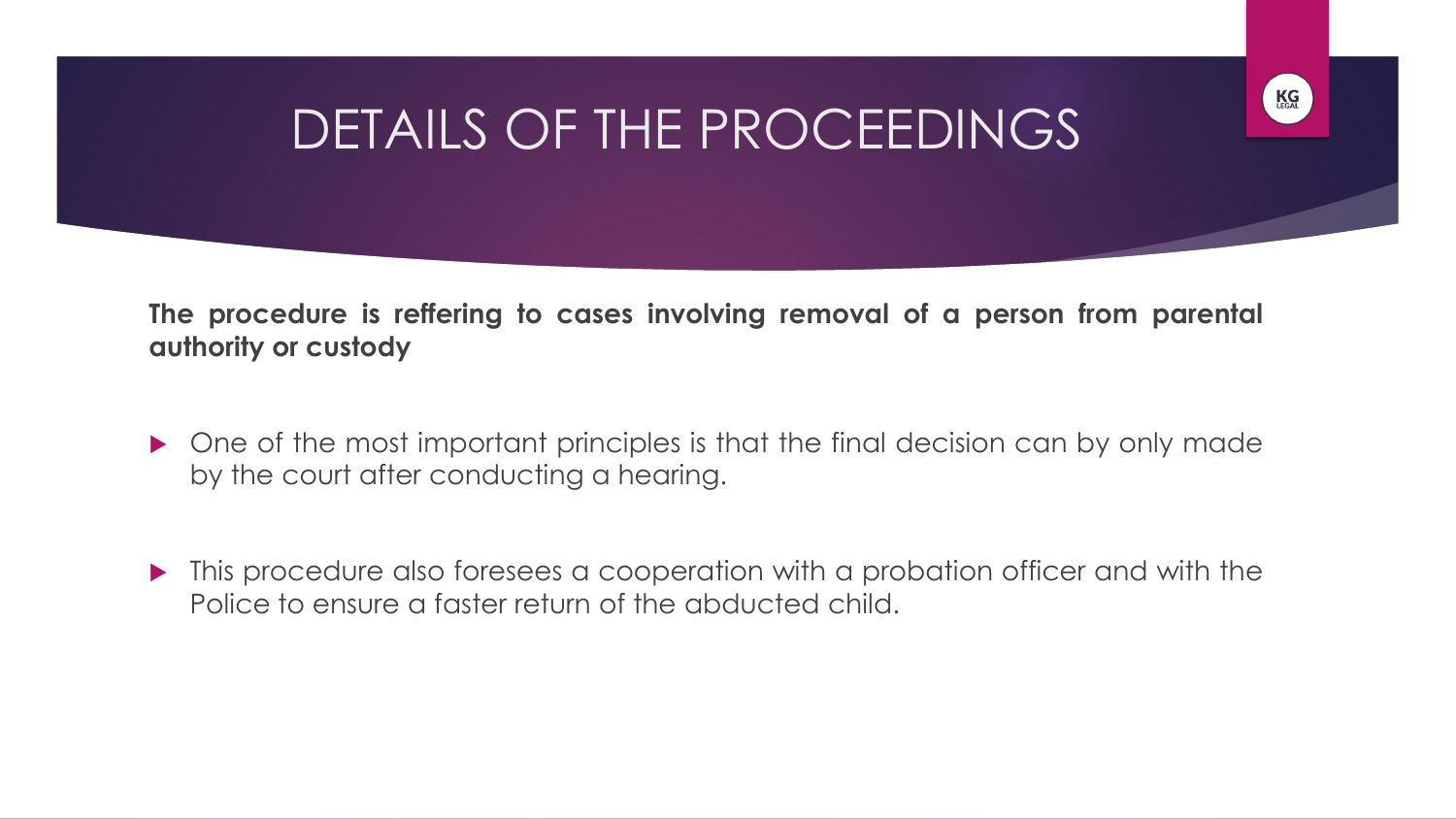# EVIDENCE SUBMITTED DURING PROCEEDINGS

KG

**It is crucial to submit to the court any evidence which may be helpful for the court in adjudicating the case**

 Mail messages, phone calls history, community interview, psycho-legal expert opinions – this is in general the information which helps to determine whether the judge shall order the return of the child.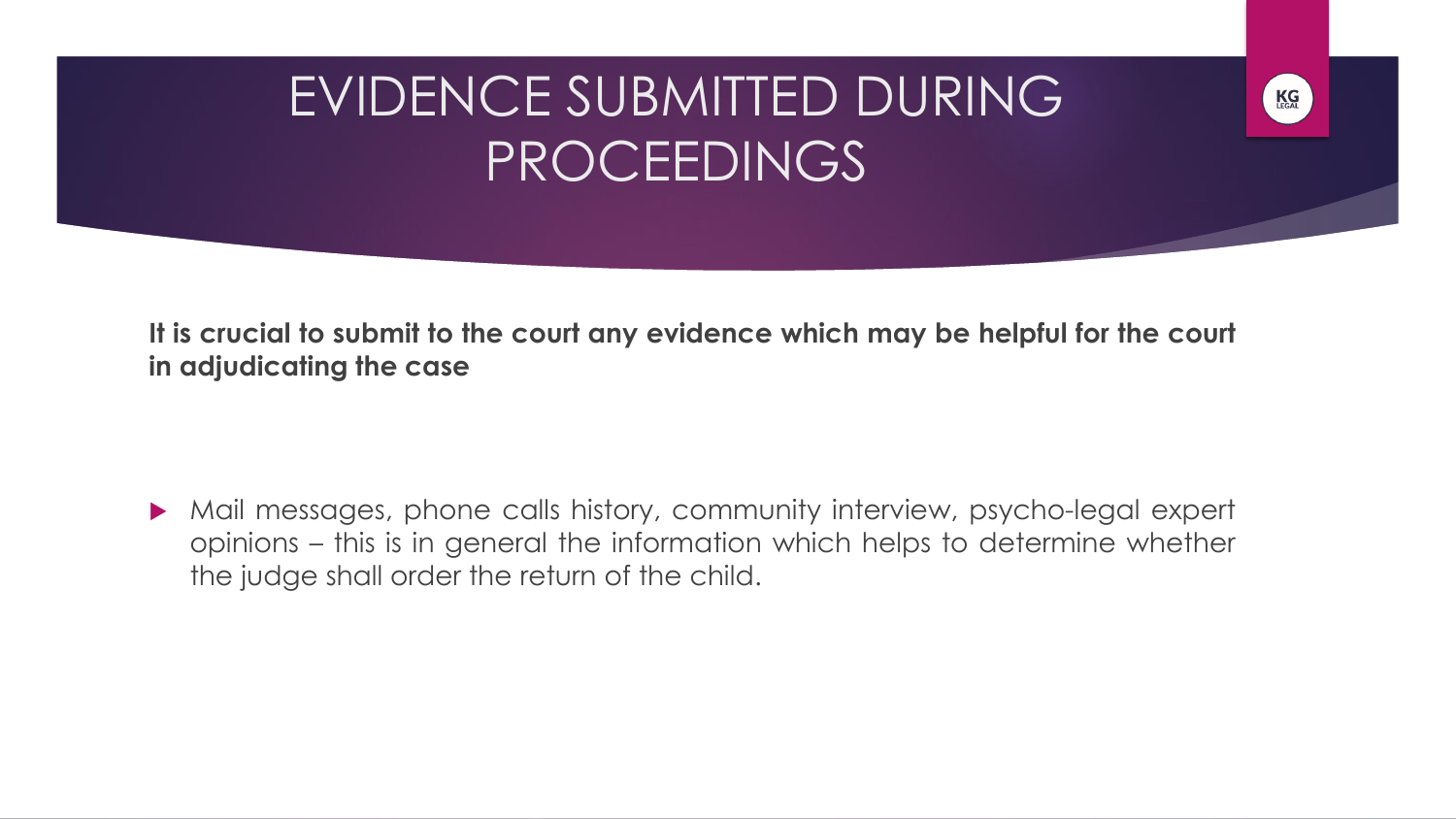# UNCONVENTIONAL EVIDENCE

#### **Applicants may be interested in using other ways of collecting evidence**

- $\blacktriangleright$  It is not forbidden to provide evidence from non-standard sources.
- Applicants could use detective / private investigator services to establish the place of the abducted child's whereabouts. It has to be pointed that such services in Poland are subject to severe regulations and the reports prepared by detectives must comply with Polish law in order to be used as evidence in court.



**KG**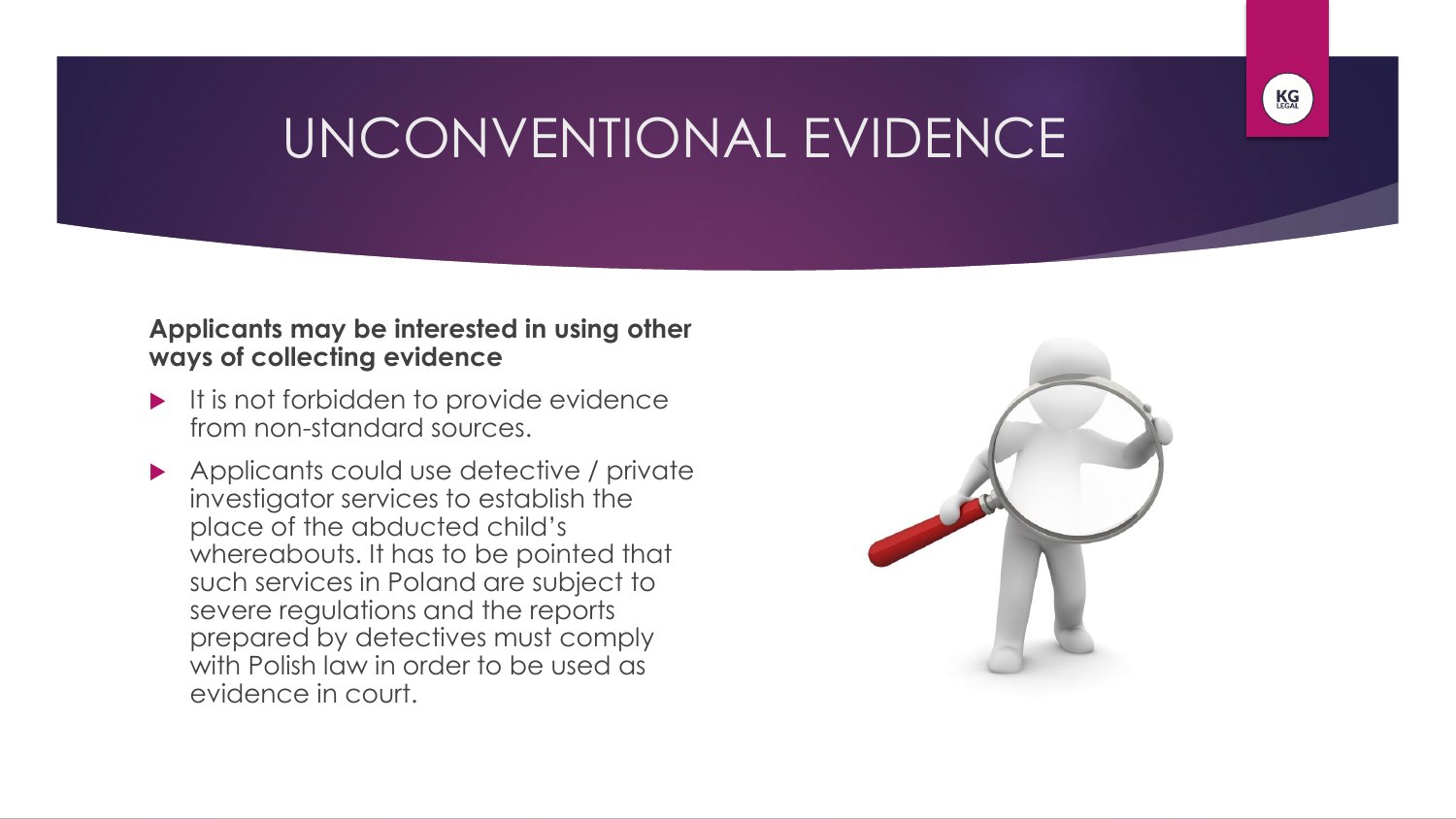# THE DECISION NOT TO ORDER THE RETURN OF THE CHILD

KG

**There are particular cases when the judicial or administrative authority is not bound to order the return of the child**

- That takes place when the person, institution or other body having the legal care over the child was not exercising the custody rights at the time of the abduction, or had consented to the removal or retention; or there is a grave risk that ordering the child's return would expose the child to physical or psychological harm.
- Such circumstances need to be proved by the person who abducted the child – therefore it is not a common situation.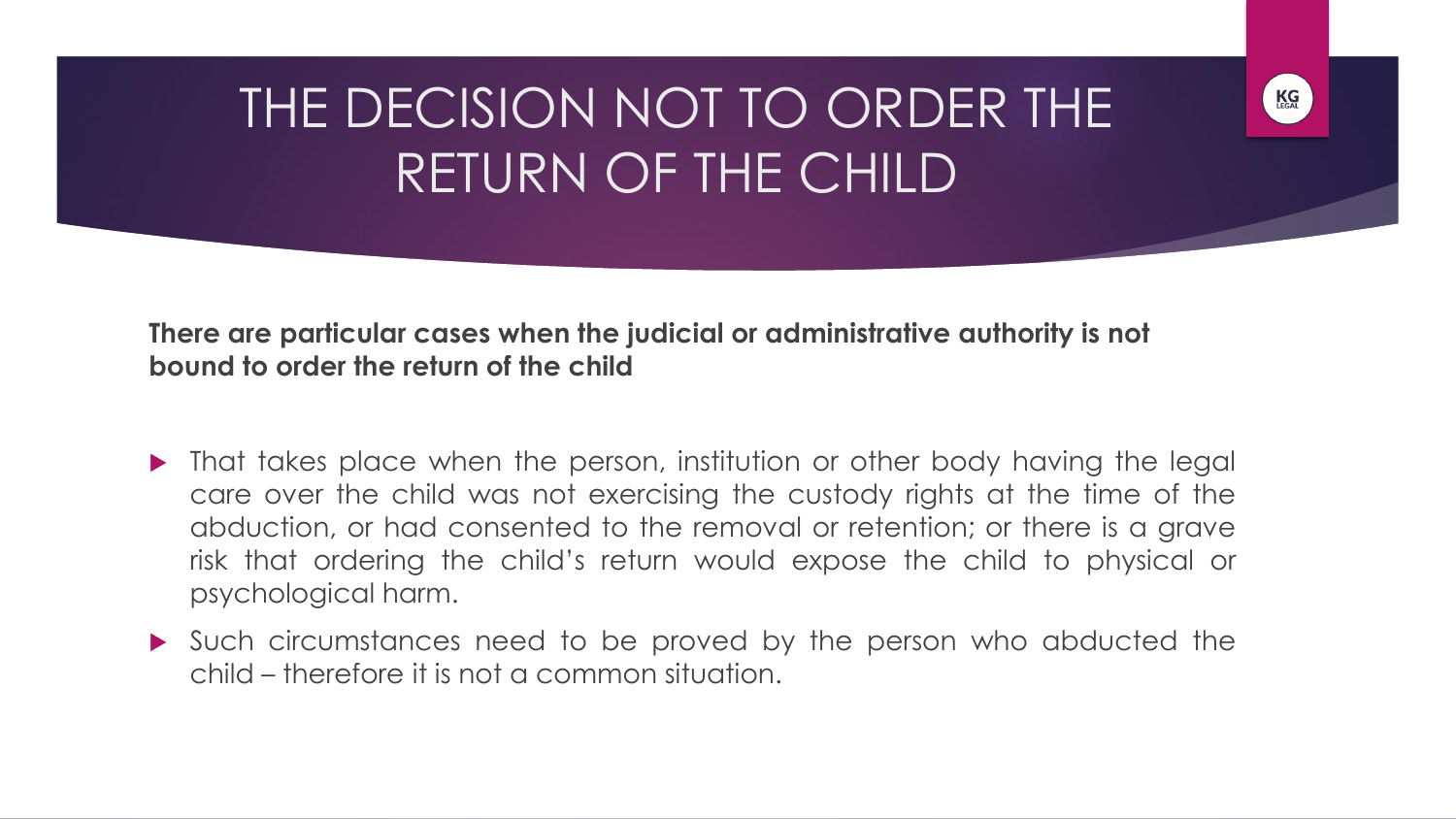













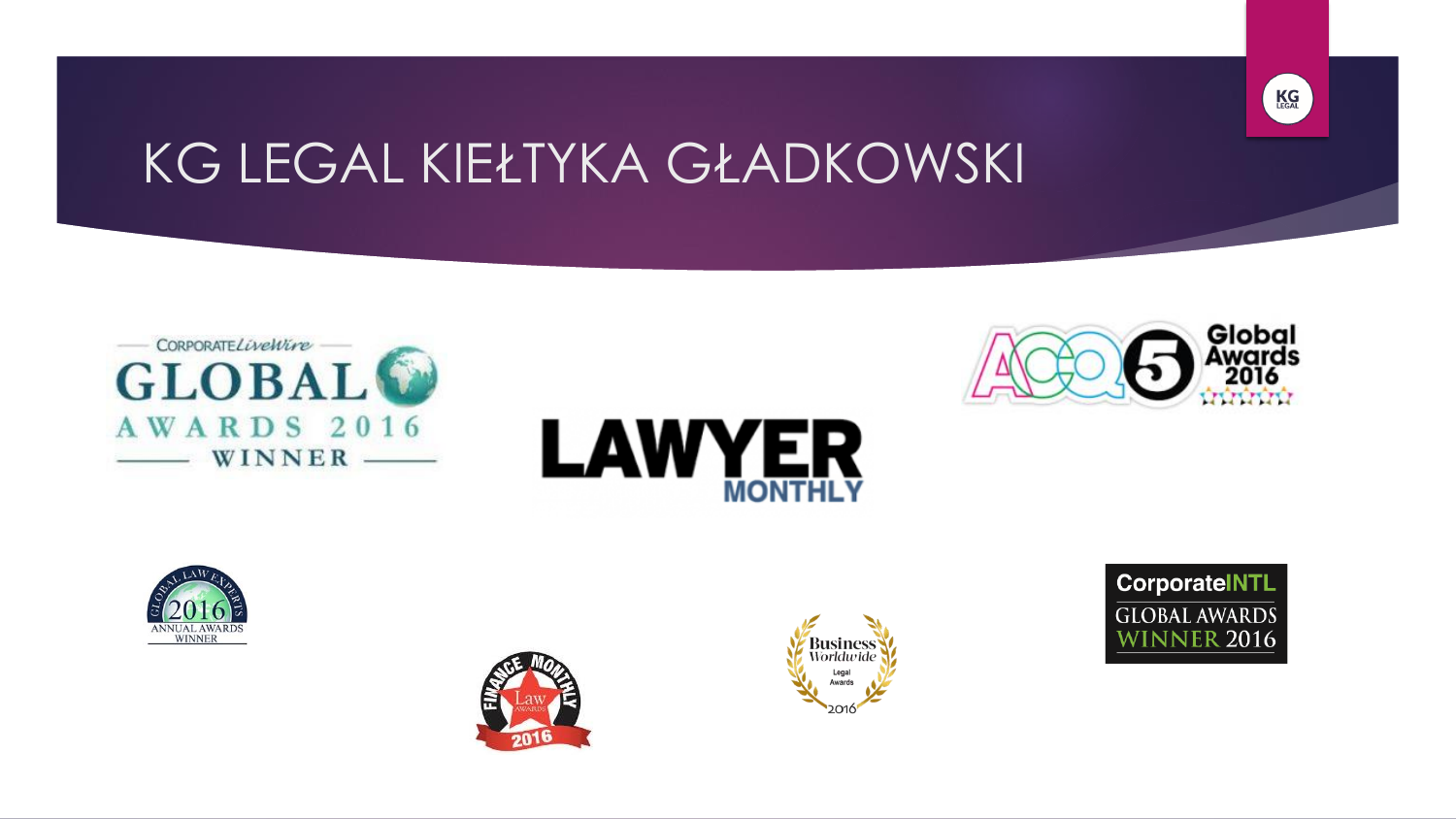

KG Legal provides cross border legal assistance for private Clients, with a focus on family and civil cases:

- Representing foreign Clients before Polish courts of all instances in cases related to child care, child abduction, divorce, alimony;
- Representing foreign Clients before the Polish Registry Office and administrative authorities in immigration cases and cases related to residence.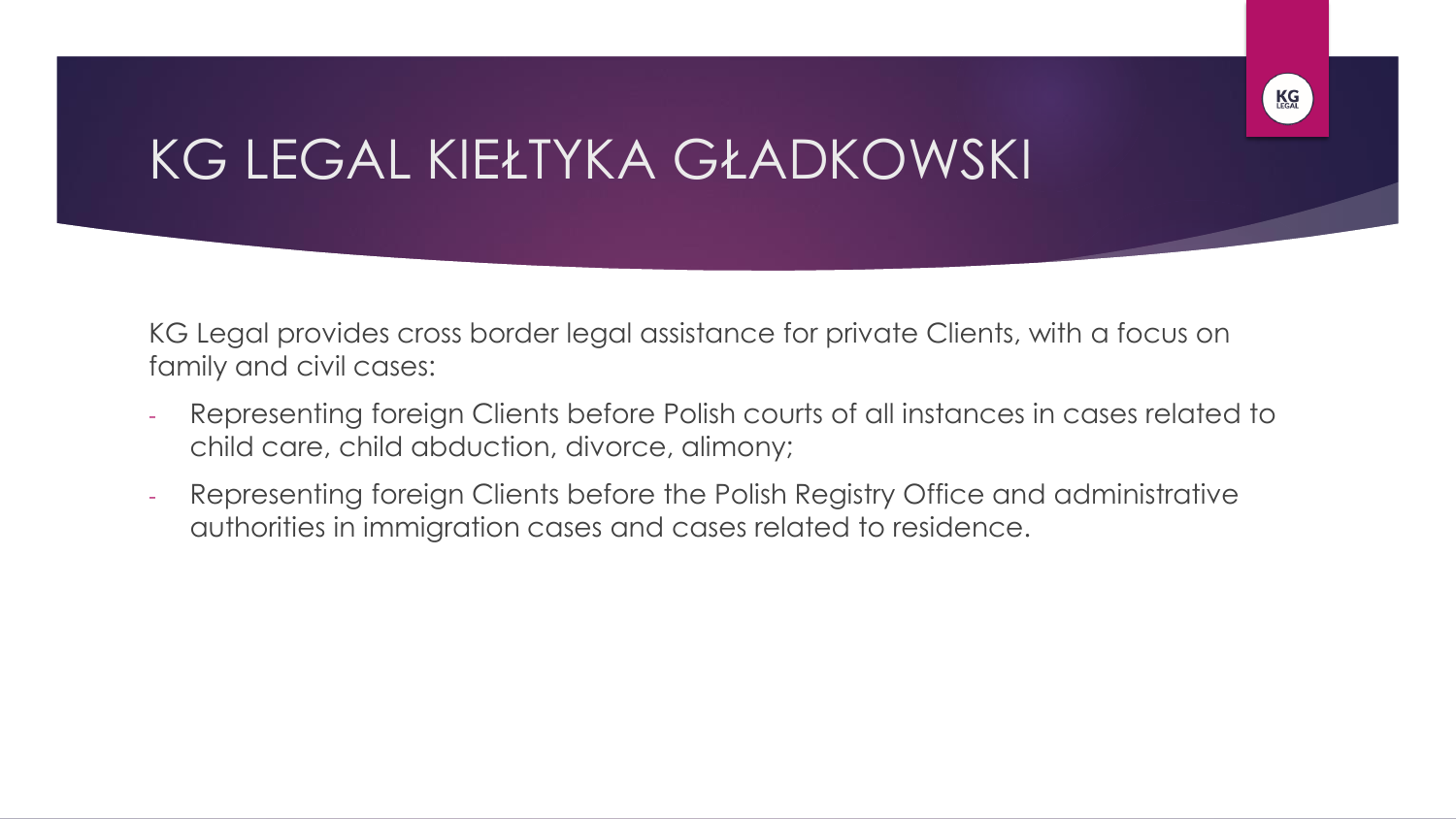### KG Legal is a member of a numer of international organisations, such as NYSBA and Reunite International.

KG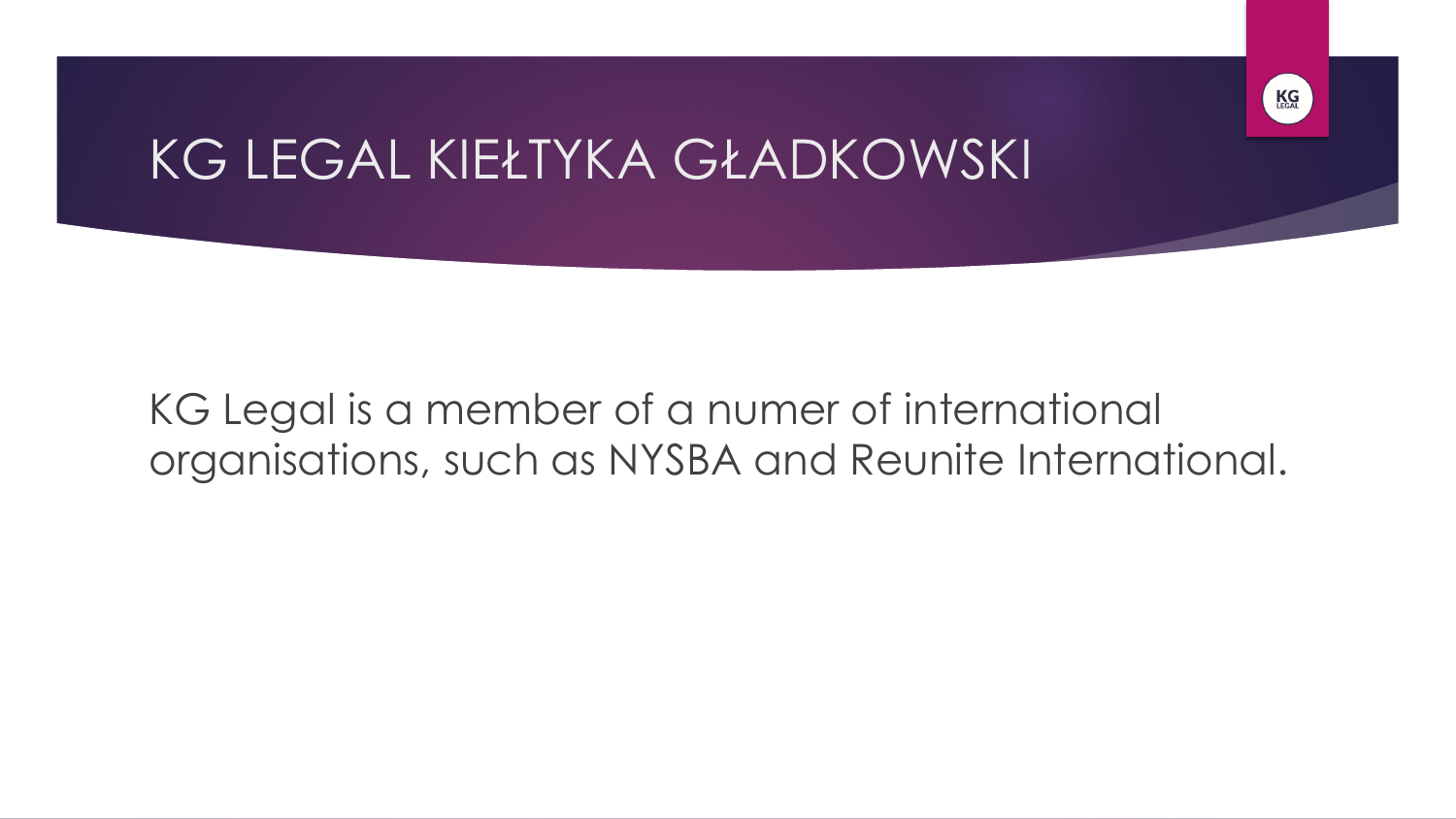

#### **FOR MORE INFORMATION PLEASE VISIT OUR WEBSITE**

**[www.kg-legal.eu](http://www.kg-legal.eu/)**

**IN CASE OF ANY QUESTION, WE REMAIN AT YOUR DISPOSAL**